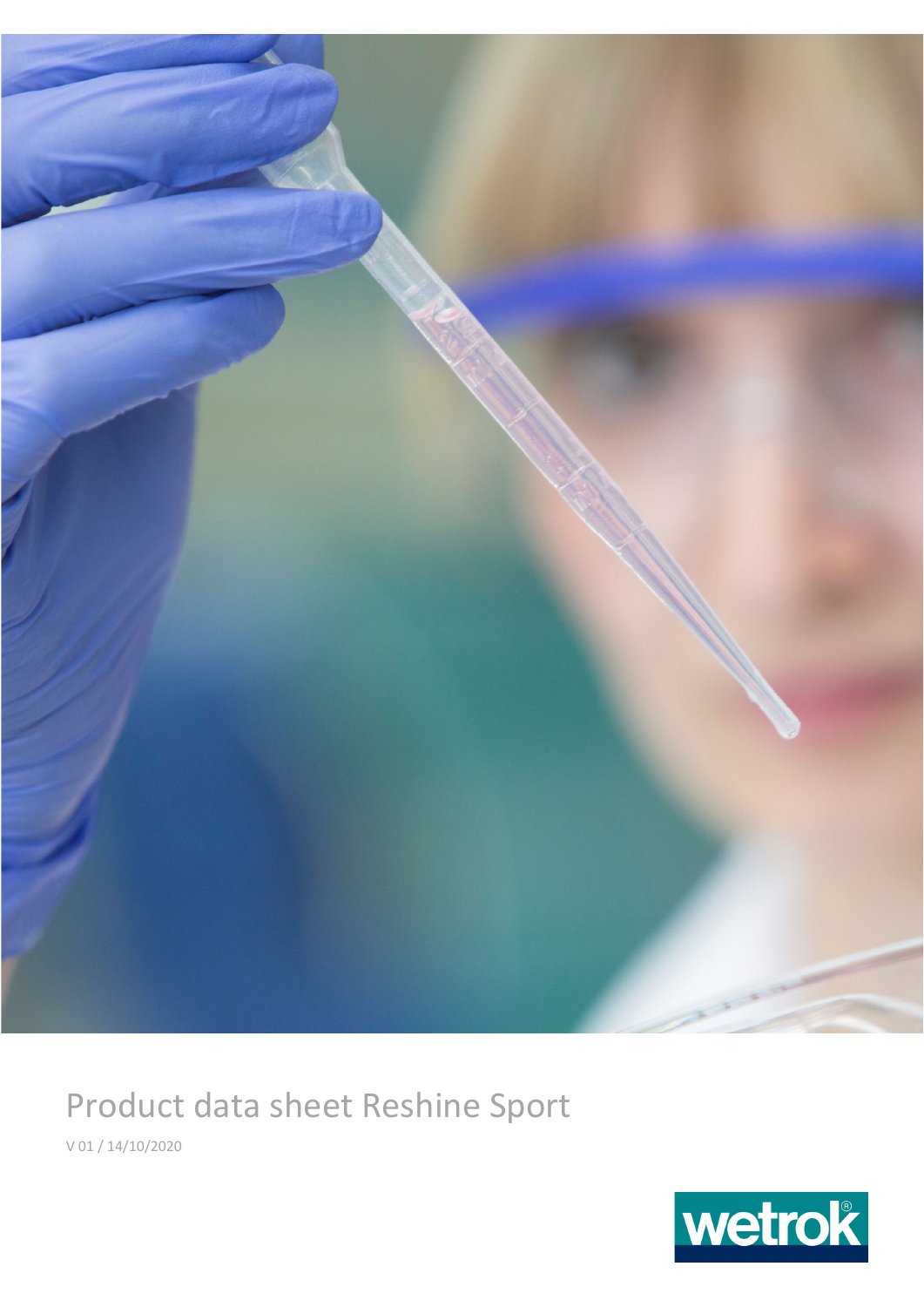# Wetrok Reshine Sport

### Floor cleaner / resin remover





#### **Recommended dosage (in cold water):**



**Maintenance cleaning**  $0.2 - 0.5$  | / 10 |

**Basic cleaning**  $0.5 - 1.0$  |  $/ 10$  |

#### **Benefits:**

Highly effective DIN 18032‐certified basic cleaner and maintenance cleaner for gymnasiums. Optimised for the removal of all types of handball adhesives.

Does not affect the field markings. For use in single or two‐step scrubber‐ dryer processes.

#### **Application:**

For basic cleaning and maintenance cleaning of washable, solvent‐ and alkali-resistant surfaces and floor coverings in gymnasiums.

#### **Good to know:**

Wetrok Reshine Sport removes both water‐soluble adhesives and natural tree resins.

For heavy soiling increase dosage to max. 10% and/or opt for 2‐step scrub drying. (Contact time: at least 3 minutes. **Important:** surface must be kept wet during contact time)

Alternatively, stubborn adhesive residues can be manually sprayed with Reshine Sport 10% in advance and then removed with one‐step scrub drying.

#### **Properties:**

 $\mathsf{r}$ 

Low lather Slightly alkaline Lightly scented

#### **pH value of concentrate:**

|  |  |  | ฅ |  | 10 |   | 12.    |  |
|--|--|--|---|--|----|---|--------|--|
|  |  |  |   |  |    | п | $\Box$ |  |
|  |  |  |   |  |    |   |        |  |

#### **Key ingredients:**

Surfactants, soap, solvents, fragrances

#### **Storage/Shelf life:**

Store in original container in a cool, well-ventilated place. Protect from frost. Keep container closed when not in use. Shelf life (unopened): 24 months.

#### **Recommended application methods:**

#### **Scrub drying**

Pour cleaning solution into the fresh water tank. Remove any loose dirt. Scrub dry the floor covering with a scrubber‐dryer and a suitable pad/brush in a single or two‐step process.

#### **Application**

**Wetrok AG**, 8302 Kloten, Switzerland, Phone +41 43 255 51 51 **Wetrok Austria GmbH** 1230 Vienna, Austria, Phone 0800 20 48 68 **Wetrok GmbH**, 51381 Leverkusen, Germany, Phone +49 2171 398‐0 **Wetrok Polska S.A.**, 02‐820 Warsaw, Poland, Phone +48 22 331 20 50 **Wetrok AB**, 192 79 Sollentuna, Sweden, Phone +46 8 444 34 00